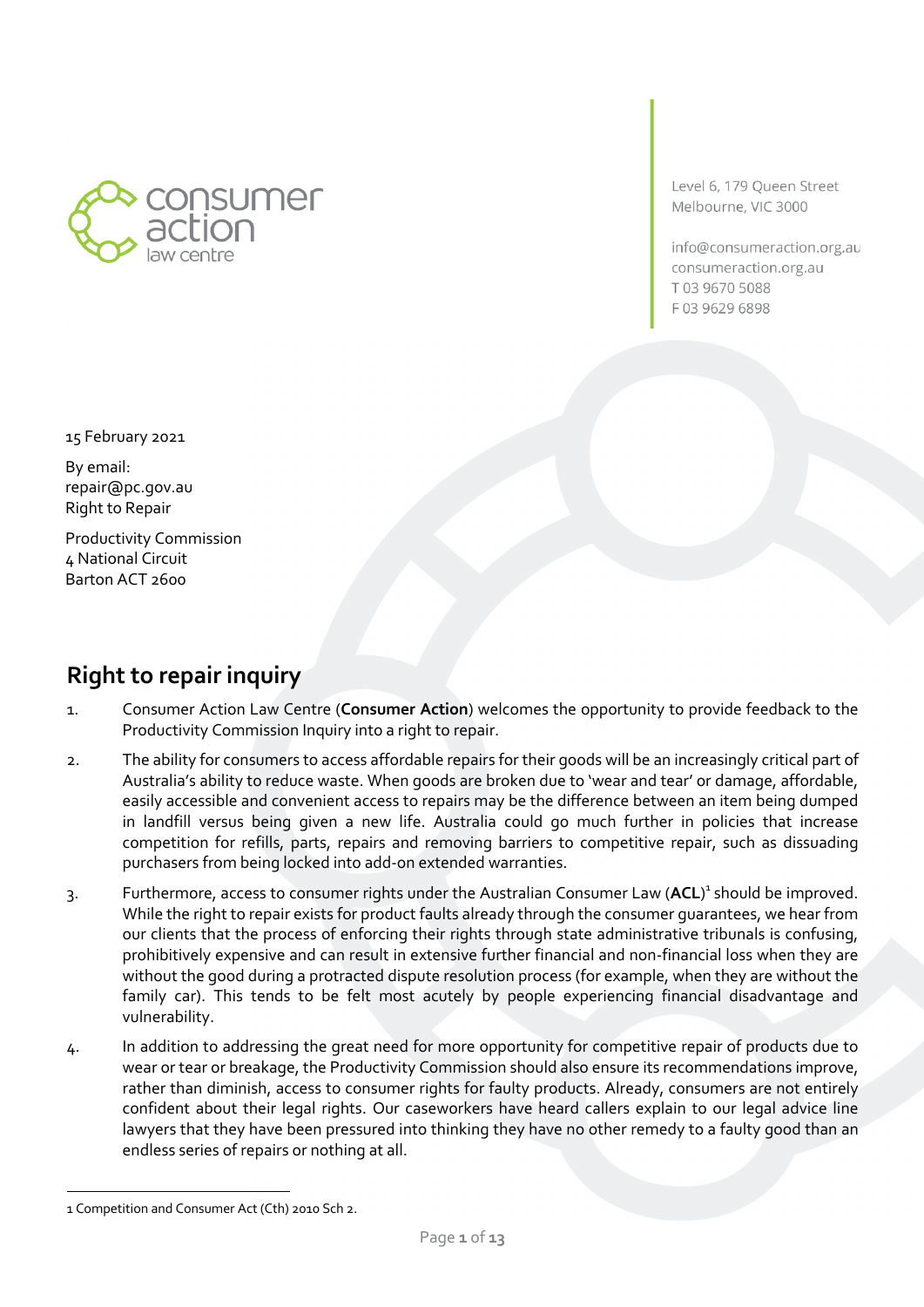- 5. When a good is so faulty it requires numerous repairs which are unsuccessful, it is a 'lemon'.
- 6. This ongoing repair cycle and the impact of purchasing a lemon can be devastating, particularly if the purchaser is unable to access appropriate redress due to the cost (often \$1k+) to provide expensive reports to prove the fault; the cost and related financial loss (such as missed work) of long, drawn-out disputes; complex law or complaint fatigue. The devastation increases exponentially when the person is also experiencing vulnerability, such as financial disadvantage, and is reliant on the product for work, school, quality of life or transport, but they do not have a 'back-up' or temporary replacement at their disposal while waiting on repairs. As such, it is imperative that any recommendations from the Productivity Commission into a right to repair improve access to justice for people who purchase faulty products, including lemons, which are largely immune to repair, rather than decreasing access to justice through additional barriers.
- 7. As such, the Productivity Commission should recommend improvements to people's access to dispute resolution services, including when a person's right relates to a choice between a repair, refund or replacement. The responsibility for repair and ethical disposal can be shifted to the supplier or manufacturer of a faulty product, once a person receives the remedy to which they are entitled.
- 8. In short, in relation to faulty products, the burden of a right to repair should not fall on the shoulders of consumers, who have already outlaid the cost for the good. Instead, repairs could be incentivised or required of companies once they have complied with their requirements under the consumer guarantees whether it is undertaking a repair, or providing a refund or a replacement to their customer. Furthermore, it seems likely that a consumer will choose a repair over a refund or a replacement, if access to a repair is speedy, convenient and not costly.
- 9. A summary of recommendations is available at **Appendix A**.

## **About Consumer Action**

Consumer Action is an independent, not-for profit consumer organisation with deep expertise in consumer and consumer credit laws, policy and direct knowledge of people's experience of modern markets. We work for a just marketplace, where people have power and business plays fair. We make life easier for people experiencing vulnerability and disadvantage in Australia, through financial counselling, legal advice, legal representation, policy work and campaigns. Based in Melbourne, our direct services assist Victorians and our advocacy supports a just marketplace for all Australians.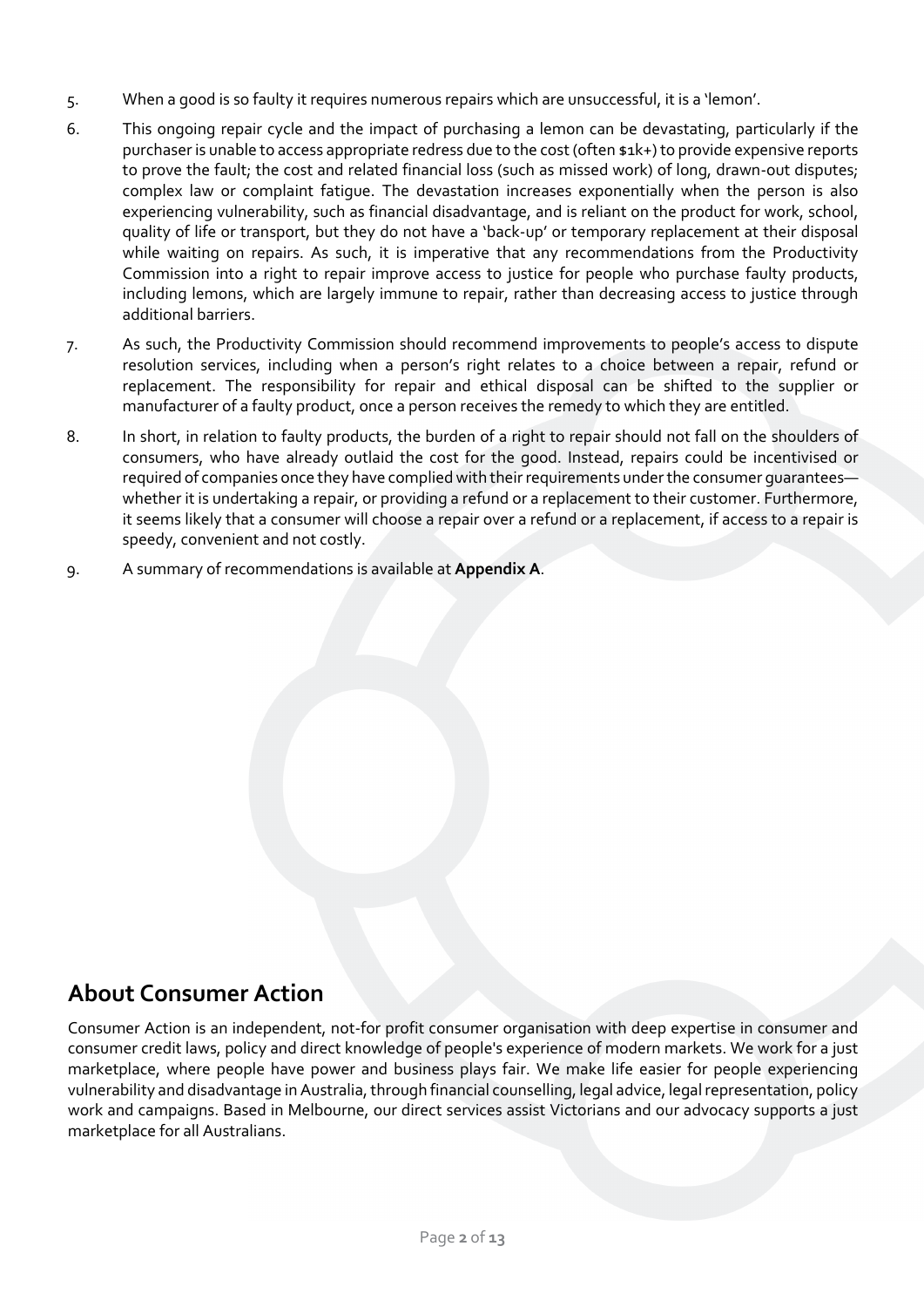# **TABLE OF CONTENTS**

| b) Are there common characteristics that these products share (such as embedded technology and software<br>or a high/low degree of product durability), and which characteristics would allow policy issues to be     |
|-----------------------------------------------------------------------------------------------------------------------------------------------------------------------------------------------------------------------|
| c) If there are particular products that the Commission should focus on, what are the unique issues in those                                                                                                          |
|                                                                                                                                                                                                                       |
| a) (1) Do the consumer quarantees under the ACL provide adequate access to repair remedies for defective                                                                                                              |
|                                                                                                                                                                                                                       |
| a) (2) Are there barriers to repairing products purchased using new forms of payment technologies, such as                                                                                                            |
| b) Is the quarantee of available repair facilities and spare parts effective in providing access to repair services<br>and parts? Or is the opt-out clause being widely used, making the guarantee ineffective? 8     |
| c) Should consumer quarantees seek to balance the broader societal costs of remedy choices (such as the<br>environmental impacts of replacements) with consumer rights, and if so how? For example, should repairs be |
| d) Are consumers sufficiently aware of the remedies that are available to them, including the option to repair                                                                                                        |
|                                                                                                                                                                                                                       |
|                                                                                                                                                                                                                       |
| d) Are there specific examples or other evidence of practices by OEMs or their authorised repairers that create                                                                                                       |
|                                                                                                                                                                                                                       |
| g) What policy changes could be introduced if there is a need to increase competition in repair markets and                                                                                                           |
|                                                                                                                                                                                                                       |
| To what extent do current IP laws already facilitate repairs by consumers or independent third parties (e.g.                                                                                                          |
|                                                                                                                                                                                                                       |
| c) How does planned obsolescence affect repairers, consumers and the broader community in Australia? . 12                                                                                                             |
| f) Do consumers have access to good information about durability and reparability when making purchases?                                                                                                              |
|                                                                                                                                                                                                                       |
|                                                                                                                                                                                                                       |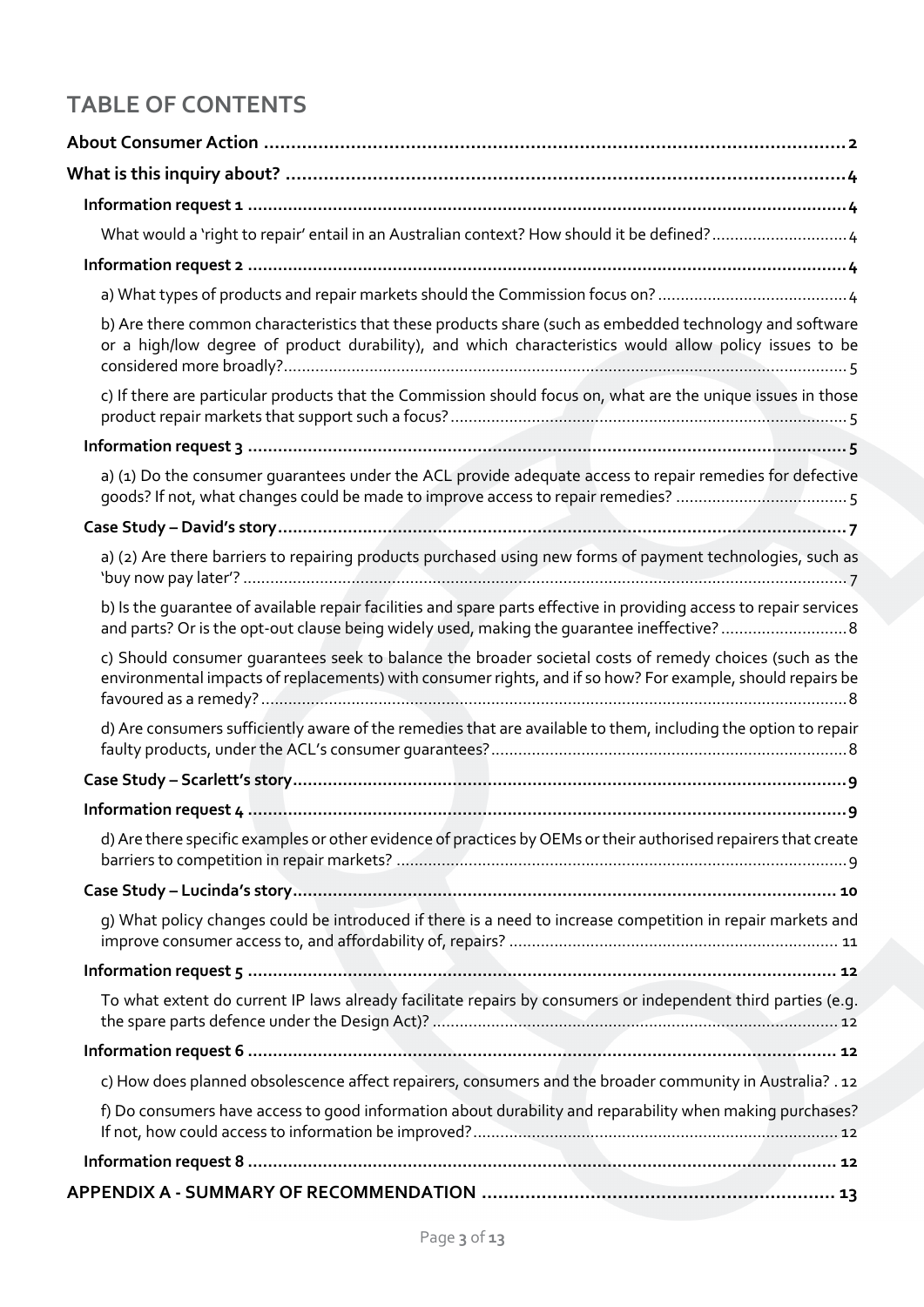## **What is this inquiry about?**

## **Information request 1**

What would a 'right to repair' entail in an Australian context? How should it be defined?

- 10. Any definitions of a right to repair should be contained in the ACL—to comprehensively outline consumer rights in relation to goods and to avoid duplication or any inadvertent limitation of consumer rights already provided.
- 11. A specific presumption that servicing or repair for general 'wear and tear' or damage does not impair a person's entitlements to remedies under the consumer guarantees for unrelated faults would strengthen people's abilities and confidence in accessing their consumer rights.
- 12. The ACL already provides a right to repair for a 'major' or 'minor failure' of the consumer guarantees as to goods or services purchased in trade or in commerce.<sup>2</sup> This entitlement arises when a product or service is faulty: for example, it doesn't work properly, is unsafe or isn't fit for the purpose the purchaser requested. In the circumstance of a 'major failure' of a good, a person is entitled to a choice between repair, refund or replacement. However, in reality, this choice is limited by a person's ability and financial resourcing to be able to prove the major failure.
- 13. However, when a person is stuck in an endless cycle of repairs for a faulty product, the product is a 'lemon'—potentially immune to repairs of the fault(s). We recommend any definition of a 'right to repair' not unfairly infringe on a person's consumer rights to choose between a refund, replacement or repairs.
- 14. In Australia, people have been required to prove there have been a 'reasonable'<sup>3</sup> number of failed repair attempts—which has led to the ongoing cycle without moving to an appropriate remedy for a lemon good. Recent reforms have confirmed two or more 'minor failures' when viewed together can be considered a 'major failure'.<sup>4</sup> When considered in a practical sense, this should mean that two or more unsuccessful repairs of faulty goods is an avenue to a person being compensated with their choice of refund, replacement or repair.
- 15. In these cases, it may be appropriate for repairs, recycling or thoughtful disposal to be incentivised or required of suppliers or manufacturers once they have already fulfilled their requirements under the consumer guarantees.
- **RECOMMENDATION 1.** Any aspects of a right to repair should be defined in the ACL to avoid duplication or inadvertent limitation of other consumer rights provided by the ACL.
- **RECOMMENDATION 2.** A definition of a 'right to repair' should acknowledge that there are some goods that cannot be satisfactorily repaired, or may only be able to be done so by the supplier/manufacturer once the consumer has already been more appropriately remedied through a replacement or refund.

## **Information request 2**

## a) What types of products and repair markets should the Commission focus on?

- 16. Our data collected through Consumer Action's legal advice line in 2020 indicates that the top consumer guarantee breach issues for tangible goods brought to our lawyers relate to:
	- vehicles
	- electronics
	- furniture.

<sup>2</sup> Competition and Consumer Act 2010 (Cth) Schedule 2 Australian Consumer Law, ss 51 – 59.

<sup>3</sup> Competition and Consumer Act 2010 (Cth) Schedule 2 Australian Consumer Law, s 259(2).<br><sup>4</sup> Competition and Consumer Act 2010 (Cth) Schedule 2 Australian Consumer Law, s 260(2), commencing 18 December 2020.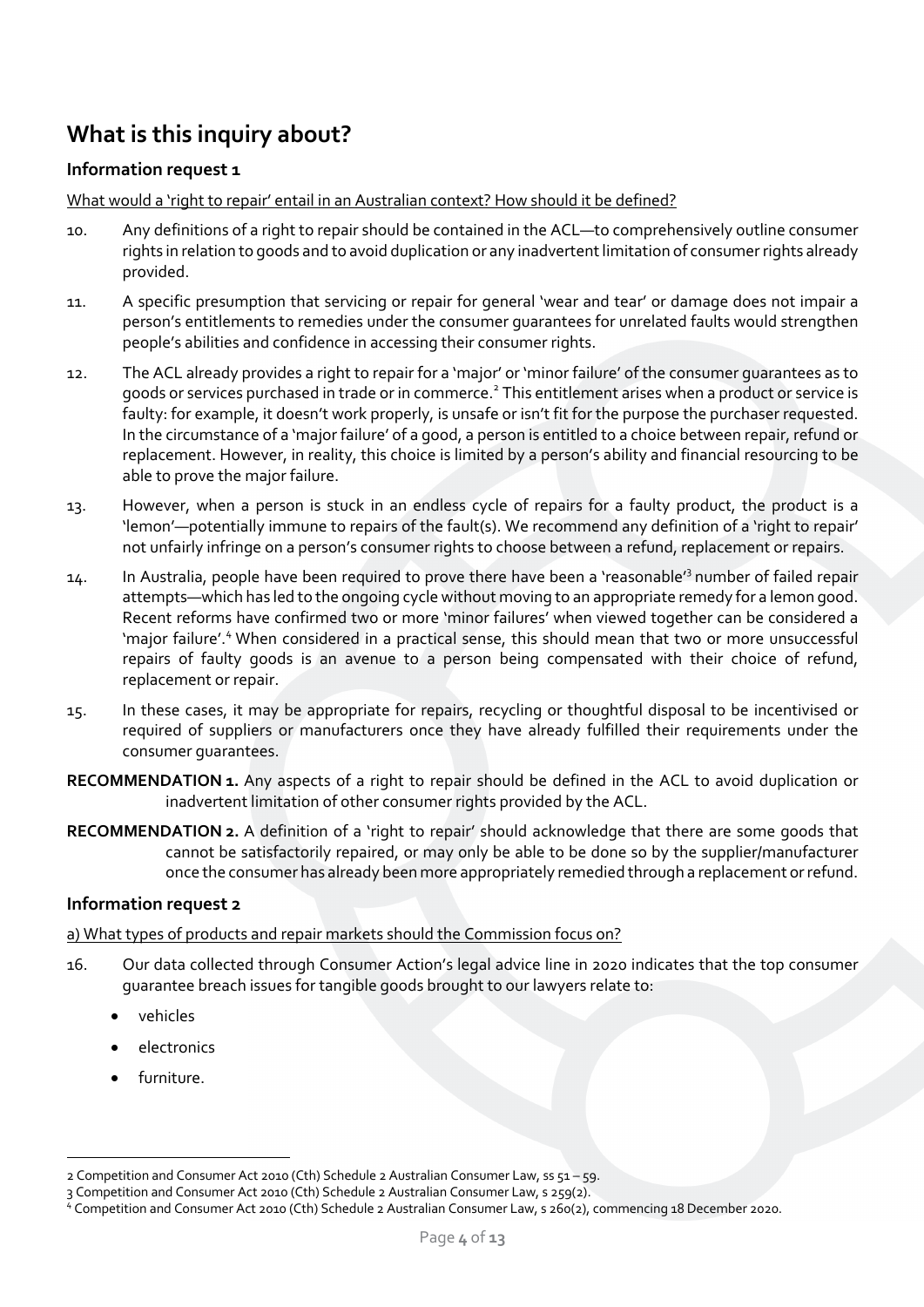- 17. It is important to note that vehicle-related calls to our legal advice line often focus on lemon cars, for which a person is already stuck in a cycle of repair. Where the person cannot afford a temporary replacement car on their own during the seemingly endless repair cycle, the impact on their life and livelihood (and potentially, that of their family) should not be underestimated. We have spoken to clients in this situation who are unable to get to work, take children to school, or to escape family violence while they do not have use of their vehicle.
- 18. Phones and mobile devices are also a specific concern, as it can be unclear as to where to go when the device doesn't work. Is it an issue of repair of the phone itself? Or is it an issue of the linked service not working? The answer to these questions often funnels the purchaser into a specific dispute resolution scheme, with different access points, rights and potential outcomes (the Telecommunications Industry Ombudsman, the relevant state or territory administrative tribunal, and in some circumstances, the state consumer affairs regulator). Access to telecommunications has clearly become an essential service—but if the phone isn't working, questions of where the consumer goes next becomes muddled, resulting in difficult dispute resolution and complaint fatigue. When devices are bundled with service contracts, the end result can be extra charges, such as early termination fees for the service, when a person attempts to return a broken device for repair or to reject the device. This results in less options for the consumer and more difficulties in understanding what, exactly, needs repair and how to achieve this.

b) Are there common characteristics that these products share (such as embedded technology and software or a high/low degree of product durability), and which characteristics would allow policy issues to be considered more broadly?

- 19. Both vehicles and electronics, including mobile phones and devices, are generally expensive goods with many components. We frequently see callers through the National Debt Helpline and our legal advice line who have purchased these types of products through taking on debt—whether through car loans, credit cards offered with their purchase, consumer leases, buy-now-pay-later or lengthy 2-3-year phone contracts. When these products break or are faulty, a consumer who has paid for the product through debt may not have any financial means to bear the cost of a replacement, including while waiting for repairs. The financial impact can be extensive.
- 20. In purchasing vehicles, electronics and furniture, people are also commonly pressured to buy extended warranties, which manufacturers then attempt to use to limit their customers' access to repairs through unauthorised sources (discussed further in our response to information request 4).

c) If there are particular products that the Commission should focus on, what are the unique issues in those product repair markets that support such a focus?

21. The Commission should focus on products for which people are limited in their access to competitive repairs including for breakage and wear and tear—unfairly driving up profits for retailers and manufacturers. This could be through use of extended warranties limiting repair by other repair services, where spare parts are not made available, and where parts are specifically irreplaceable (such as many major mobile phone brand components, for example).

### **Information request 3**

a) (1) Do the consumer quarantees under the ACL provide adequate access to repair remedies for defective goods? If not, what changes could be made to improve access to repair remedies?

### *Improve access to dispute resolution*

22. The Productivity Commission should make recommendations to improve genuine access to the rights contained in the ACL. Consumer guarantees (including the right to a refund or replacement, as well as the right to repair) are critical protections and should not be limited. But, they are also complex and difficult to enforce. In Victoria, most goods disputes require application to the Victorian Civil and Administrative Tribunal (VCAT) (which requires a filing fee dependent on complaint and claim amount, e.g. \$217.70 for a consumer goods dispute between \$3001 - \$15,000) and proof of failure (which can cost \$1000+ for expert evidence or expert report in a car dispute), regardless of when the failure occurred.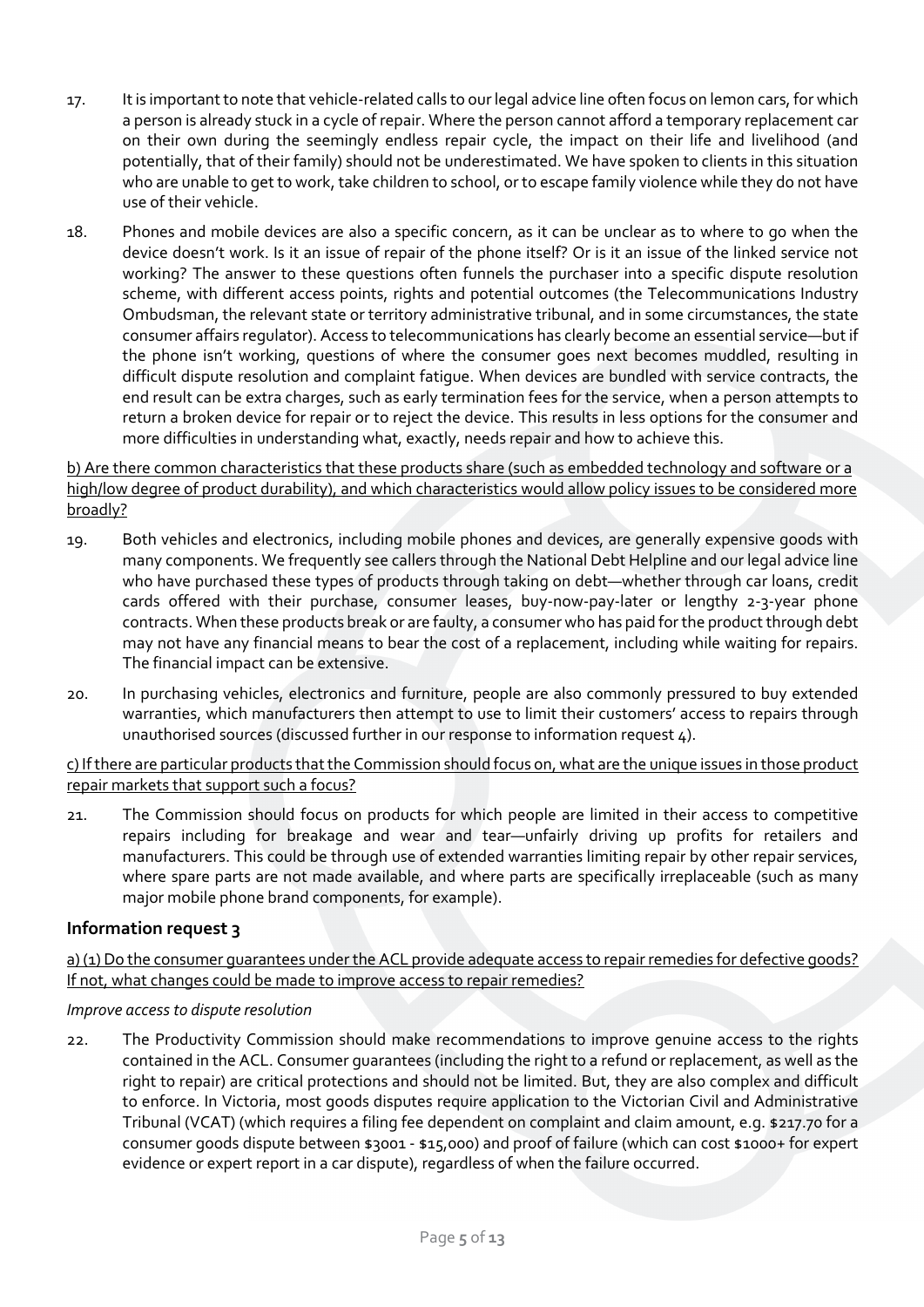- 23. While consumer guarantee rights exist, there are continued issues with retailers not acknowledging consumer guarantees and attempting to charge for repairs that should be covered under the ACL. We have seen in our casework attempts by car dealers, in particular, to ignore consumer guarantees while focusing only on any rights protected by an express or extended warranty (which are more easily limited). This leaves people in the position of needing to spare the time and expense of taking a non-cooperative supplier or manufacturer to the civil tribunal, which can be unrealistic for a person experiencing vulnerability.
- 24. Better access to dispute resolution services would lead to more people gaining access to remedies for faulty goods, whether a right to repair or a right to a replacement or refund. In relation to motor vehicles, which accounted for 9% of civil claims at VCAT in 2014-2015,5 consumers should have access to a no-cost specialty dispute resolution service, which includes access to a free expert report or technical assessment of any defect. The Victorian "Access to justice" review found in 2017 the Victorian Government should facilitate earlier and cheaper resolution of disputes about defective cars.<sup>6</sup> In relation to low-value consumer goods claims, NSW Fair Trading provides an effective model of dispute resolution, in which the regulator itself can issue an enforceable direction for the supplier or manufacturer to comply with a remedy under the ACL if the defective good was purchased in the 6 months before the complaint to Fair Trading. 7
- 25. In relation to phones and mobile devices specifically, and the issues described in paragraph 18 concerning whether an issue is a device fault or service issue, it would be helpful for the Productivity Commission to recommend the Telecommunications Industry Ombudsman have explicit jurisdiction to resolve issues of the devices themselves, regardless of whether they are purchased through a telecommunications service provider or other retailer. This would result in better outcomes for consumers and, potentially, a higher likelihood of repair because a consumer would not need to guess the cause of a non-working mobile (actual device or service) and, from there, 'take a punt' at which dispute resolution body to access.
- **RECOMMENDATION 3.** The Productivity Commission should recommend better access to dispute resolution services for consumers to be able to access remedies under the ACL, including the right to repair. This could include recommending all state and territory regulators be empowered to give directions on low claim-value disputes. In relation to cars, the Commission should recommend governments fund speciality no-cost dispute resolution services that include technical assessment of the defects.
- **RECOMMENDATION 4.** The Productivity Commission should recommend the jurisdiction of the Telecommunications Industry Ombudsman clearly include devices, and device retailers and manufacturers.

### *Defects discovered within the first 6 months*

- 26. The right to repair (as well as other consumer guarantee rights) could also be more effective if the Productivity Commission recommended the ACL include a presumption that a defect discovered within the first 6 months after purchase of a good also existed at the time of purchase, similar to Singaporean law.<sup>8</sup> We note that Consumer Affairs Ministers nationally have supported 'further work on a time-limited reversal of the onus of proof' to facilitate better access to consumer quarantee rights.<sup>9</sup>
- 27. The clear and simple two-step process would provide more protection for consumers while still improving access to repairs:
	- Has there been a failure to meet one of the consumer guarantees?
	- Was this failure within six months of purchase?

<sup>5</sup> Victorian Government, "Access to Justice Review: Volume 1 Report and Recommendations" (August 2016), available at: https://engage.vic.gov.au/accesstojustice p 253.<br><sup>6</sup> Victorian Government, "Access to Justice Review: Volume 1 Report and Recommendations" (August 2016), available at:

https://engage.vic.gov.au/accesstojustice.<br>7 https://www.fairtrading.nsw.gov.au/about-fair-trading/our-services/consumer-guarantee-directions.

<sup>&</sup>lt;sup>8</sup> Consumer Protection (Fair Trading) Act (Singapore), s 12B(3).<br><sup>9</sup> Consumer Affairs Forum, "Meeting of Ministers for Consumer Affairs Friday 30 August 2019, Queenstown, NZ" (Communique, 2019), available at: https://consumerlaw.gov.au/consumer-affairs-forum/communiques/meeting-11-0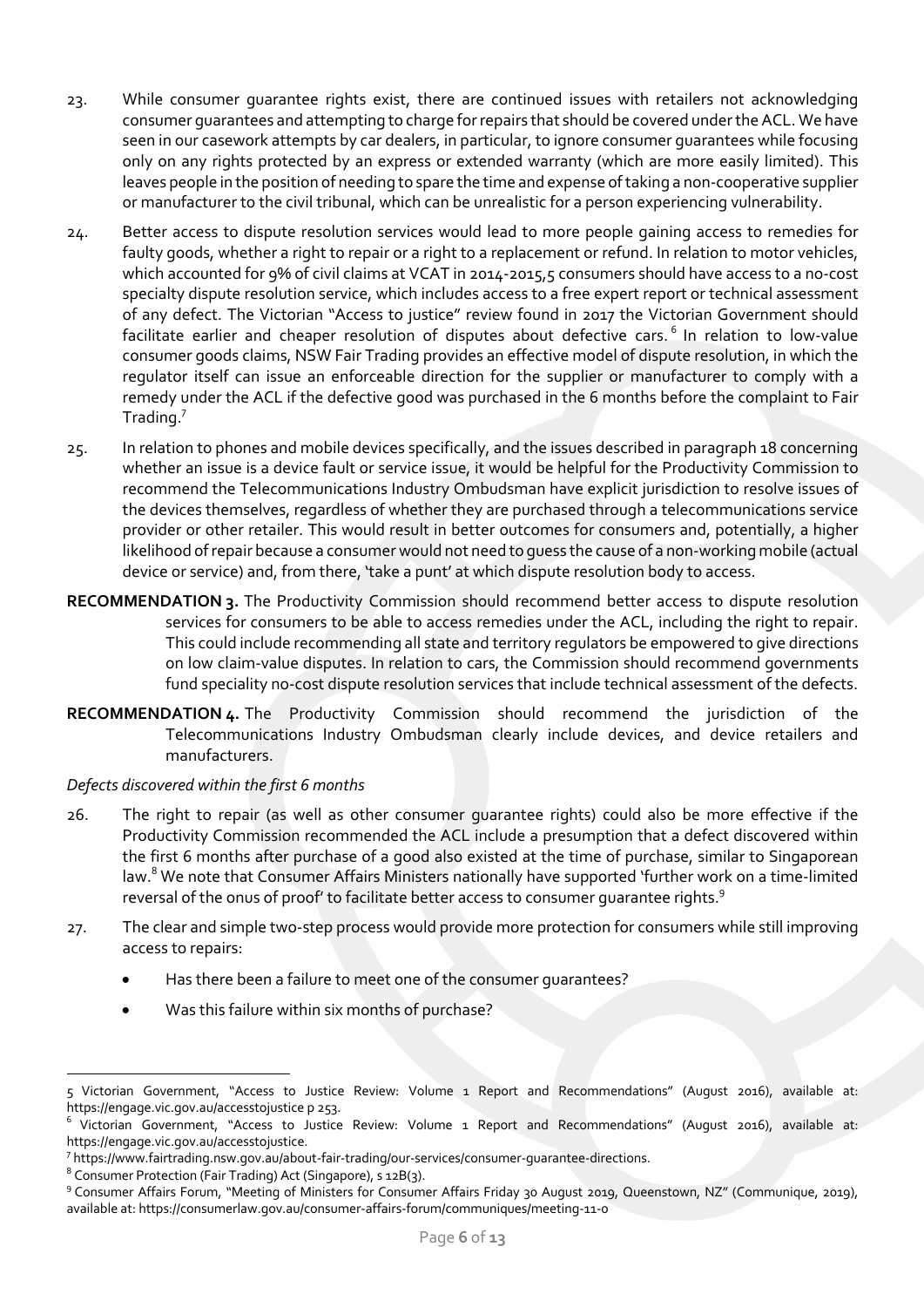- 28. If so, the purchaser should be entitled their choice of repair, replacement or refund without requiring the complex legal provisions surrounding 'major failure' and the corresponding limitations in section 262, such as 'reasonable time'. This much simpler legal framework would empower people in their negotiations with traders, leading to a more active consumer base that keeps traders accountable and shifts reliance away from warranties towards the ACL. If the purchaser chose to accept a refund or replacement of the good, the supplier or manufacturer could be incentivised or compelled to collect the product for repair or recycling.
- 29. Furthermore, this would mean any repairs or modifications undertaken from an independent repairer within the first 6 months of a product's lifecycle should not affect the purchaser's rights under the consumer guarantees unless the supplier or manufacturer can prove otherwise. This would open the opportunities for repair of a product through competitors, thereby decreasing price for consumers.

**RECOMMENDATION 5.** The Productivity Commission should recommend inclusion in the ACL of a presumption

that a defect discovered within 6 months purchase also existed at the time of purchase.

a) (2) Are there barriers to repairing products purchased using new forms of payment technologies, such as 'buy now pay later'?

- 30. Buy-now-pay-later, which is unregulated credit, is quickly becoming a preferred payment method for goods. This change brings with it many consumer protection issues, including consumers' ability to access a simple refund where goods do not meet consumer guarantees. For example, for a consumer who has purchased a product using Afterpay, the consumer must return the faulty good to the merchant, and the merchant must then instruct Afterpay to refund the consumer. The merchant is prohibited from refunding the consumer directly.<sup>10</sup> While we have no direct evidence, this process may disrupt access to repairs as well as refunds.
- 31. As discussed in paragraphs 18 and 25, It is also relevant for the Productivity Commission to investigate barriers to repairs for a good that is a conduit to a service, such as a mobile phone. Repairs can become inaccessible depending on the phone plan and rules, particularly when a person is paying out the cost of the device itself bundled into their service contract. For example, when a person on a

### **Case Study – David's story**

*David is in his thirties, and called the National Debt Helpline (NDH) in late 2019 about multiple debts totalling more than \$60,000. David told us he worked in catering and sometimes drove for a ride-share service, but he was struggling with an injured leg, which he thought may reduce his approximate \$1600/fortnight salary. David said he was experiencing mental ill-health, with the overwhelm of his debts adding to this.*

*David told us that in 2018, he purchased an iPad at an electronics retailer, which also signed him up to a telco service. He was already in a contract with a different major telco provider. After he received the new sim card, the service was inconsistent; he couldn't get incoming calls or make outgoing calls -sometimes no signal.*

*David said he returned to the electronics retailer, and they changed sim cards a few times, still it was not working. After two or three weeks, David went to the telco's retail stalls. David said he was told the telco needed to investigate the sim card. David said he left them to investigate the sim card for two -three weeks; after that he continued to have issues. David informed the telco he wanted to cancel. David said he was advised he would then be required to pay cancellation fees.*

*David said he went to the Telecommunications Industry Ombudsman, who said they will contact the telco, and if he does not get a response he should call them back again. David said he went back to the telco, but still nothing happened, so he cancelled the contract to return to his old provider. David said he then received an invoice for approximately \$500, and, at the time of his call to NDH, a letter stating legal action would be taken against him.* 

<sup>&</sup>lt;sup>10</sup> See: Afterpay, "I am a merchant how do I process a refund?", accessed 11 February 2021 at: https://help.afterpay.com/hc/enau/articles/217427446-I-am-a-merchant-how-do-I-process-a-refund-#:~:text=Full%20Refunds,refund%20back%20to%20their%20card.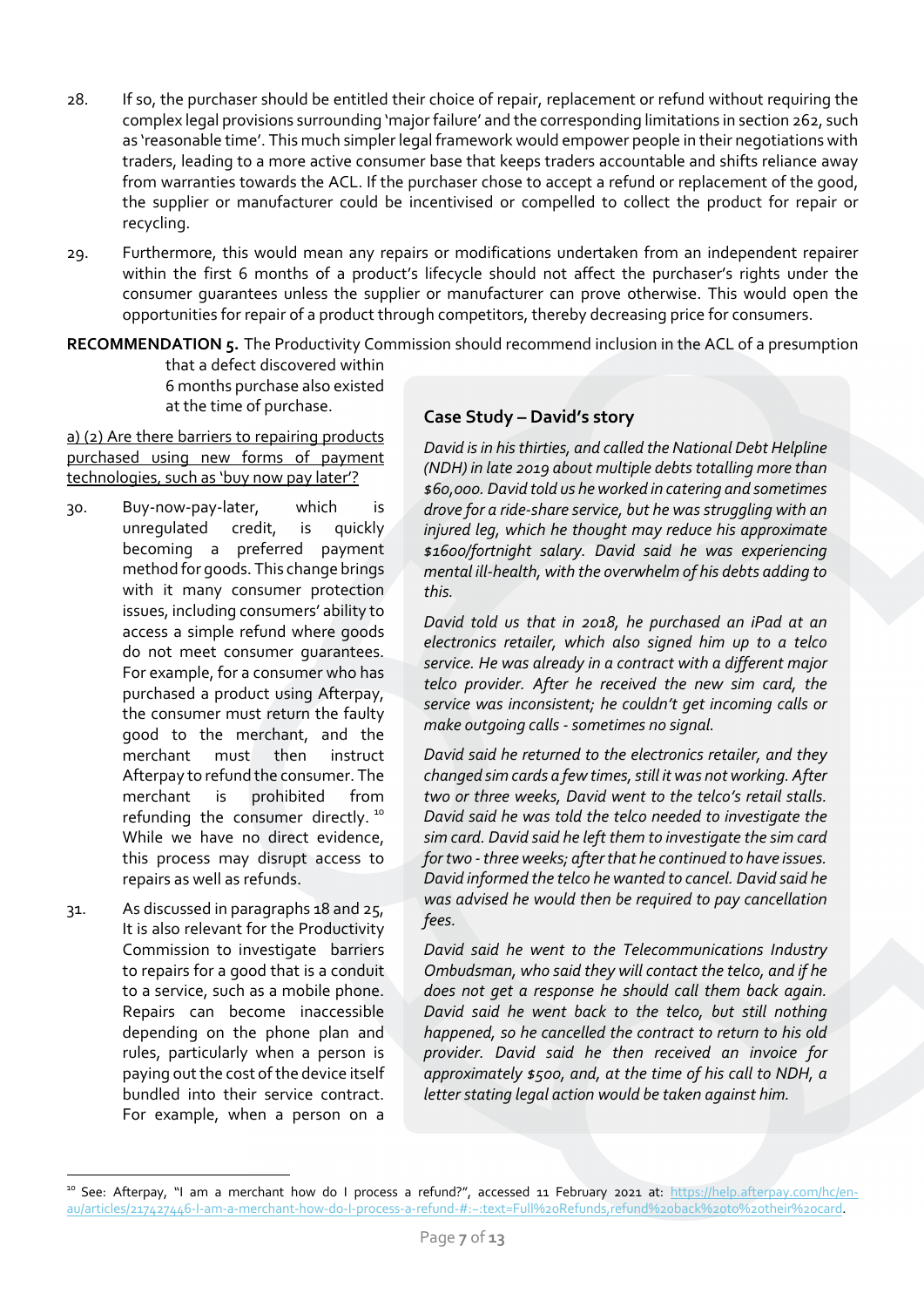bundled service and device contract, they may be slugged with a contract termination fee when they attempt to reject the device.

- **RECOMMENDATION 6.** The Productivity Commission should recommend that ACL regulators investigate the new payment platforms (such as BNPL) to quickly and efficiently identify any barriers to accessing consumer guarantees including repairs.
- **RECOMMENDATION 7.** The Productivity Commission should investigate the impact of returning unworking devices, thereby cancelling service contracts, on effective access to repairs in the telecommunications sector.

b) Is the guarantee of available repair facilities and spare parts effective in providing access to repair services and parts? Or is the opt-out clause being widely used, making the guarantee ineffective?

32. NSW Fair Trading data, published in a comprehensive complaints register and viewable by complaint type (including a breakdown for repairs as well as for parts), would likely be helpful to the Productivity Commission on this issue.<sup>11</sup>

c) Should consumer guarantees seek to balance the broader societal costs of remedy choices (such as the environmental impacts of replacements) with consumer rights, and if so how? For example, should repairs be favoured as a remedy?

- 33. No, consumer guarantees, which protect consumers that purchase a faulty product, should not be 'balanced' (or in any way limited). This would be unfairly burdensome for consumers without holding suppliers and manufacturers of faulty products to account.
- 34. The purchaser of a faulty product should not be forced to take on the additional financial and non-financial losses that occur as part of the repair process, particularly if repairs are required multiple times.
- 35. The burden of having to engage in protracted negotiations or legal proceedings about a 'lemon product' has a significant impact on a person's financial and mental welfare. This cost becomes proportionately greater relative to the value of the 'lemon' good, and the number of people in a household dependent on the use of that good. For example, we have heard from our clients about the disruptive consequences when a family car turns out to be a lemon. Families rely on their car to drive children to school, attend work and run basic errands, meaning the impact of owning a useless lemon car is significant. In regional areas or those with poor transport, this becomes exponentially problematic. Our 2018 report, "Lemon-aid"<sup>12</sup> includes case studies reflecting this point on pages 11, 12 and 16.
- 36. Limiting access to fair recourse for defective products is not the most logical fit for an expanded 'right' to repair, especially when it may inevitably serve to actually limit a consumer's rights by 'running the clock' on the period of time during which it would be considered reasonable to reject the good ('the rejection period')<sup>13</sup> or by breaking the nexus between the original delivery of the good and the damage.
- 37. A much fairer suggestion would be for manufacturers and suppliers of faulty products to be responsible for their thoughtful disposal, repair or recycling (once the purchaser has received their entitlement under the ACL).
- **RECOMMENDATION 8.** Under no circumstances should consumer rights under the ACL be 'balanced' (i.e. limited) by broader societal costs. These costs should be the responsibility of the supplier or manufacturer of the faulty product.

d) Are consumers sufficiently aware of the remedies that are available to them, including the option to repair faulty products, under the ACL's consumer guarantees?

• If not, would more information and education be a cost-effective measure to assist consumers understand and enforce guarantees? What would be the best way to deliver this information? What other measures would be more effective?

<sup>11</sup> Available at: https://www.fairtrading.nsw.gov.au/help-centre/online-tools/complaints-register.

<sup>12</sup> https://consumeraction.org.au/lemon-aid/

<sup>13</sup> The rejection period is that from the time of the supply of the goods within which it would be 'reasonable to expect the relevant failure to comply with a guarantee' to become apparent. Competition and Consumer Act 2010 (Cth) Schedule 2 Australian Consumer Law, s 262.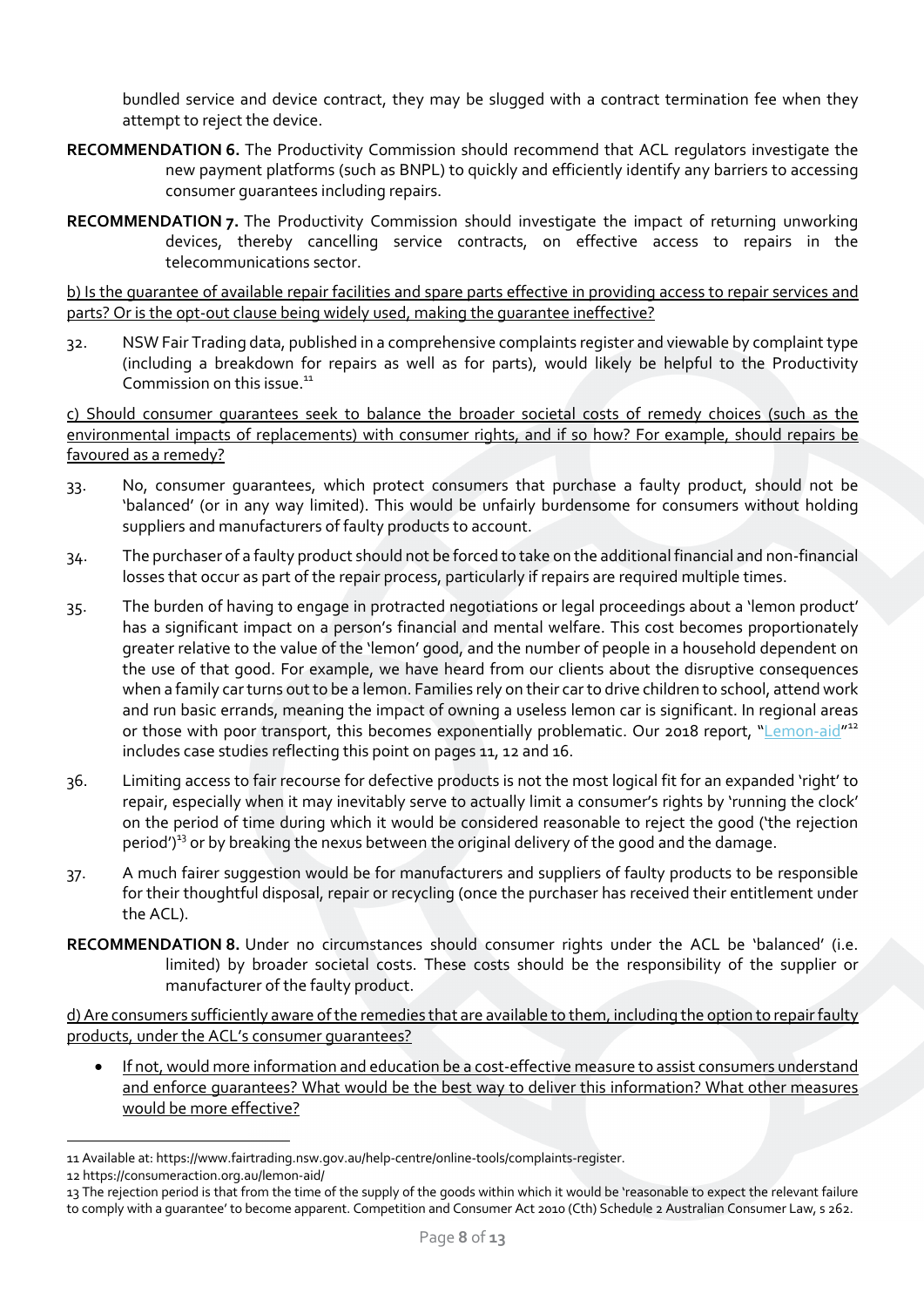- 38. No. Our experience highlights the fact that many consumers are still consistently pointed toward express or extended warranties as their main source of rights by suppliers and manufacturers, despite the fact that these do not displace rights protected by the ACL (and may merely reflect ACL rights). This is mirrored in the recent Australian Consumers Right to Repair Survey.<sup>14</sup>
- 39. While consumer education and information can help (for example the labelling about consumer rights that is applied to goods when purchased), customer information/disclosure statements do not take into

account pressures or human behavioural biases in decision making and are no longer a 'default' approach to consumer protection.

40. A much larger opportunity exists in relation to increasing access to dispute resolution for consumer guarantees (which will also help people who may be already aware of the remedies available but cannot access them through our current systems), as described in our response to Information Request 3(a). The biggest problem in accessing remedies available under the ACL is the difficulty, length and expense in enforcing these rights through the administrative tribunal system. As mentioned, NSW Fair Trading has made improvements to access through the power to issue a 'consumer guarantee direction' for complaints lodged after 28 December 2018 for goods up to \$3000.<sup>15</sup> This is an opportunity for an expedited and fair resolution, which does not disadvantage people experiencing vulnerability who do not understand or who cannot afford the tribunal process. There are significant opportunities for improvement in relation to assisting consumers to enforce guarantees in relation to cars, particularly the adoption of no-cost specialty dispute resolution services with technical expertise.

## **Case Study – Scarlett's story**

*Scarlett lives in a rural township and solely relies on the Disability Support Pension. Scarlett relies on a scooter for mobility.* 

*In 2015, Scarlett purchased a new 4WD vehicle for about \$60,000 She had disclosed to the salesperson she needed a vehicle to be modified with a scooter hoist. This modification was covered by one-off NDIS funding.* 

*Just 64,000 km later and less than 10 months out of the three-year manufacturer's warranty period, the car broke down . It had been regularly serviced, and had already had a few repairs while it was still in warranty.*

*Scarlett had the vehicle towed and enquired about repairs but was asked to pay thousands for repairs that weren't guaranteed to fix the issue. She couldn't afford this so was effectively housebound without being able to transport her mobility scooter.*

*With our assistance, Scarlett applied to the Victorian Civil and Administrative Tribunal (VCAT) for a 'major failure' of her consumer guarantees. Consumer Action covered the approximate \$3,000 cost for evidence from an expert mechanic (and towing to the assessment).* 

*Scarlett's priority was having a working vehicle so she could be mobile again.*

*We were able to negotiate a settlement for Scarlett around the time of the VCAT hearing. Without community legal support, Scarlett may have been stuck at home with a broken-down expensive car that was four years old.*

## **Information request 4**

d) Are there specific examples or other evidence of practices by OEMs or their authorised repairers that create barriers to competition in repair markets?

Do other factors also create barriers to competition in repair markets, such as short-sighted consumer behaviours, switching costs, poor information availability or consumer lock-in?

*Bundling with a service*

<sup>14</sup> Leanne Wiseman, Kanchana Kariyawasam and Pamela Saleme, "Australian Consumers' Right to Repair Survey Dec 2020: Quantitative Analysis Report" (February 2020).

<sup>15</sup> https://www.fairtrading.nsw.gov.au/news-and-updates/news/new-powers-for-nsw-fair-trading.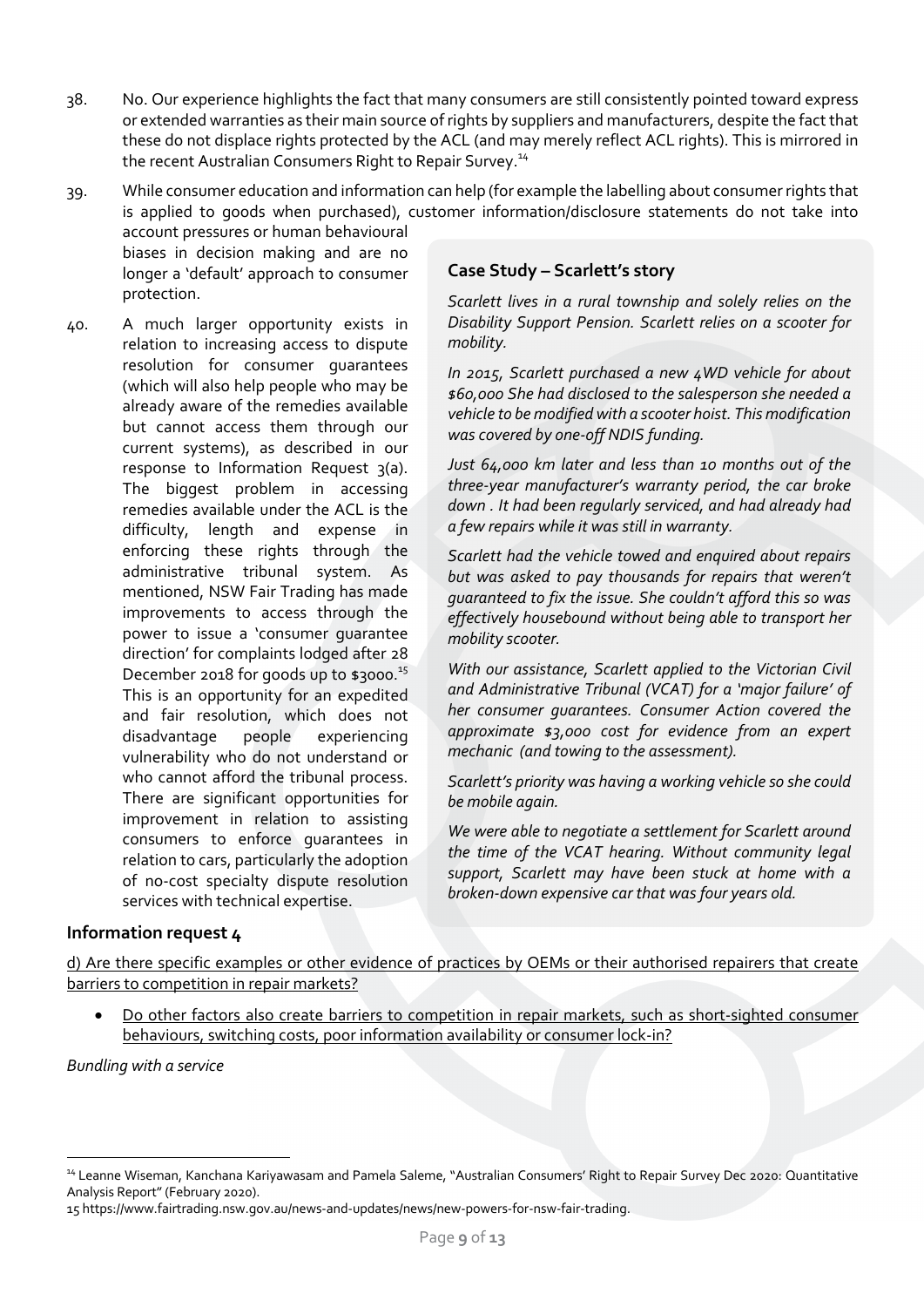41. The Issues Paper states that 'tying' or 'bundling' of services with goods provide benefits to consumers and can drive greater competition between authorised and independent repairer.<sup>16</sup> However, tying or bundling of services is often used as a technique to increase sales and customer loyalty. For example, in phone markets, bundled services usually lead to increased device purchases, but likely have little increase in relation to competitive repair of products (especially when the service provider has exclusion clauses that unauthorised repair work will void the product warranty).

#### *Extended warranties*

- 42. In the example of retailers and car dealers, there is pressure to lock consumers in from the time of purchase by pushing an add-on extended warranty. Consumers are made to feel that they should purchase extended warranties, as it is better to be "safe than sorry", before they "miss out". This is a deceptive sales pitch, given consumers are already protected by the consumer guarantees a fact which people are not always made aware of when purchasing the good. $17$ However, consumers are often led to believe an extended warranty is their only real protection if things go wrong.
- 43. Furthermore, extended warranties usually come with a raft of terms and conditions, including, in the case of cars, that any services or repairs be undertaken through the dealer's own service team. Threatened with the possibility of losing the protection of these warranties also initiates sunken cost fallacies, so that even when a consumer thinks or knows they are not getting a good deal on repairs or maintenance, they feel obliged to continue with the original seller for repairs as they have already spent money on an extended warranty. Extended warranties for used cars also often include major exclusions that are glossed over or

### **Case Study – Lucinda's story**

*Lucinda is a single parent and a victim survivor of family violence. She works in a role that requires her to travel to different locations.*

*Lucinda spoke to our solicitors about a used car she purchased in 2020 from a dealership that advertised on social media. She paid more than \$10,000 for the car through a loan. The dealer informed Lucinda that the car came with a statutory warranty that expired on the earlier of 1-month or 1,000 km after purchase under the applicable state laws. A document provided by the dealership to Lucinda about its breakdown, warranty and repair procedure did not include the prescribed text about the Australian Consumer Law.* 

*After around a month, Lucinda discovered an issue with the engine and attempted to contact the dealership, then drove the car to a mechanic. The mechanic found the engine was faulty and quoted approximately \$4,000 for repairs, which was unaffordable for Lucinda so have not been completed. At the time, the car had been driven not much more than 2,500 km since the time of purchase.*

*The dealership staff told Lucinda there was nothing they could do because the car was now out of warranty, despite acknowledging a problem with the car. Lucinda said she was in tears talking to the dealership staff who told her "not my problem" because she didn't have an extended warranty.*

*Lucinda said she is repaying the car loan. But she isn't able to pick up as many work shifts as she had been offered because she can only drive very short distances. The car starts to vibrate every time she drives home. She has also had to have the car towed to repair another issue, for which she paid about \$300.*

*Lucinda said she is experiencing severe depression, exacerbated by her faulty car problems and her inability to get to work. She also told us this car is important for her safety.*

*She said she wants to keep the car and just wants the dealership to repair it.*

*We assisted Lucinda to write a letter of demand, but the dealership responded by asking her to pay out-of-pocket for further repair work, and later said they couldn't assist her. We are continuing to provide legal assistance to Lucinda.*

<sup>16</sup> Issues Paper p9.

<sup>17</sup> 5 For more information, see Consumer Action Law Centre, Submission to Consumer Affairs Australia New Zealand, Australian Consumer Law Review, 30 May 2016, pages 28-9: https://consumeraction.org.au/wp-content/uploads/2016/05/Consumer-Action-ACL-Review-Submission-FINAL.pdf.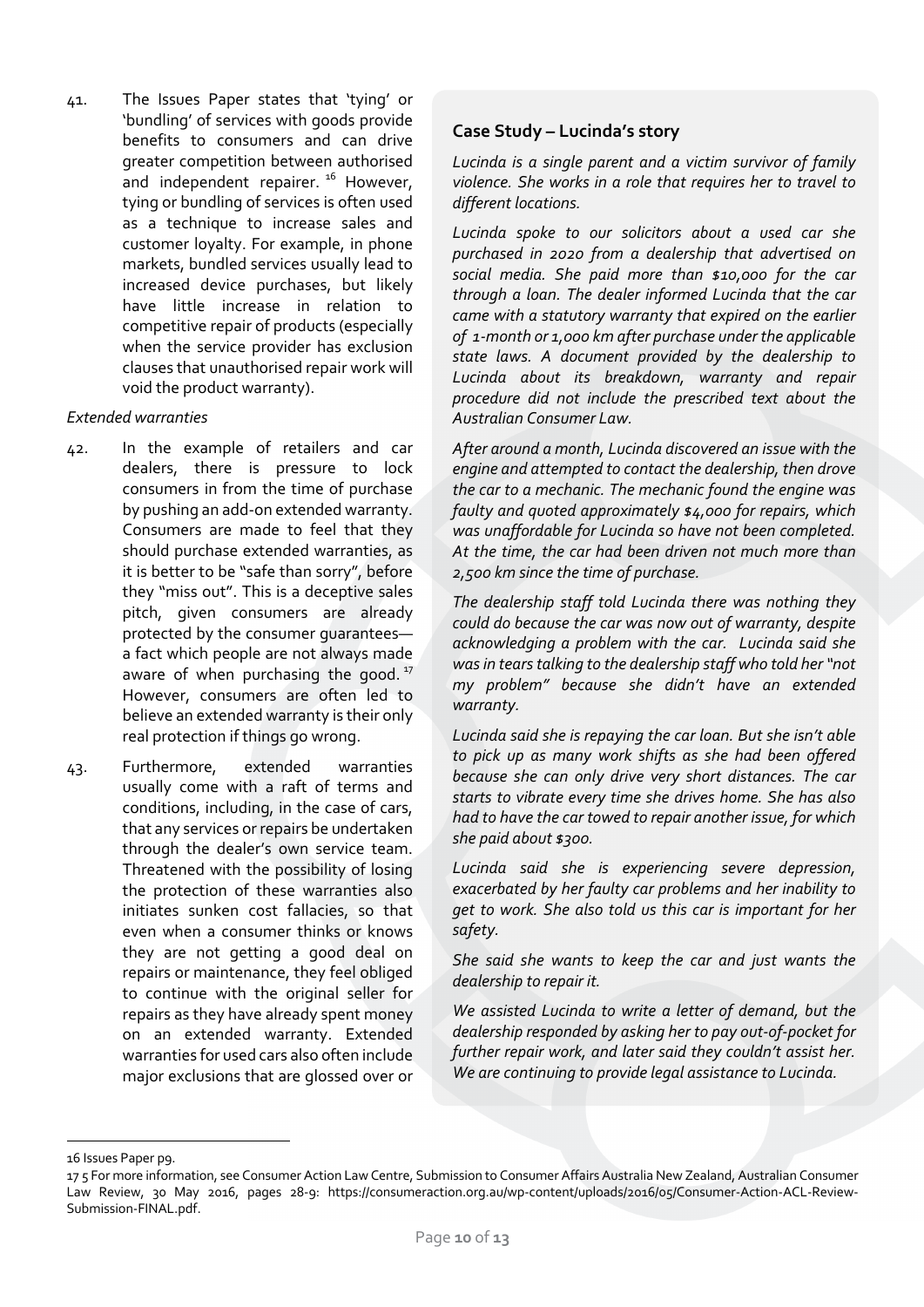not mentioned, such as excluding any repairs over a particular dollar figure (some as low as \$2,000), rendering them close to useless.

#### *Access to information*

- 44. The Government has recently consulted on the Motor vehicle service and repair information sharing scheme.<sup>18</sup> This scheme should be a positive step in increasing competitive repair options for people (particularly if issues caused by extended warranties are also improved through a deferred sales model). However, previous efforts to implement these sorts of schemes on a voluntary industry basis have failed.<sup>19</sup> Therefore, any policy intention to require manufacturers to share information with third party repairers must be backed by legislation and regularly reviewed by an independent reviewer or by a body with both industry and consumer representation. It appears the intention for this scheme is for that role to be fulfilled by an industry-led body, which may impede its effectiveness.
- 45. In addition, consideration should be given to extending this scheme or similar to other sectors with high complaints around consumer guarantees and repairs, such as telecommunications devices and home electronics.

g) What policy changes could be introduced if there is a need to increase competition in repair markets and improve consumer access to, and affordability of, repairs?

- What are the costs and benefits of any such proposal to the community as a whole? How does it balance the rights of manufacturers and suppliers, with those of consumers and repairers?
- 46. In order to help reduce the negative impact on competition in repairs of extended and dealer-issued warranties discussed in the previous point, the Productivity Commission should recommend this type of 'junk' product be treated the same as other add-on insurance, which, from 5 October 2021, will be subject to a deferred sales model.<sup>20</sup> Retailers and car dealers should be prohibited from signing purchasers up to these junk products for at least 4 days after delivery of the product—thereby removing the pressure to effectively sign away rights, including access to competitive repairs. This can be solved by expanding the operation of the deferred sales model for add-on insurance to be commencing in the *ASIC Act 2001* (Cth) to treat these extended warranties like other add-on insurance products.
- 47. This would provide benefits to individual consumers and the community at large, focussing more attention on the consumer guarantees and removing a barrier to competitive repair. The only reason extended warranties sold by retailers have any current value to consumers is because the very same retailers (and their manufacturing suppliers) make it so difficult for consumers to get the remedies they are entitled to under the consumer law, and courts and tribunals are often too hard to navigate for small consumer claims.<sup>21</sup> If there are limits on the sale of these products, combined with improved access to dispute resolution about consumer goods, there will be better access to consumer guarantees without artificially limiting repair and service choices.
- **RECOMMENDATION 9.** The Productivity Commission should recommend all extended and dealer-issued warranties be explicitly included in the definition of 'add-on insurance product' in legislation, so they cannot be pressure sold at the time of purchase of the good, thereby limiting the consumer's right to repair.

<sup>&</sup>lt;sup>18</sup> See: https://treasury.gov.au/consultation/c2020-128289.<br><sup>19</sup> Australian Competition & Consumer Commission, "ACCC reiterates support for mandatory sharing of car repair information" (media release) 4 May 2018, available at: https://www.accc.gov.au/media-release/accc-reiterates-support-for-mandatory-sharing-of-car-repairinformation.

<sup>20</sup> *Financial Sector Reform (Hayne Royal Commission Response) Act 2020* (cth), Schedule 3 to amend the *ASIC Act 2001* (Cth) commencing from 5 October 2021.

<sup>21</sup> See, e.g. Cameronralph Navigator, Review of Tenants' and Consumers' Experience of Victorian Civil and Administrative Tribunal, July 2016:

https://consumeraction.org.au/review-tenants-consumers-experience-victorian-civil-administrative-tribunal/.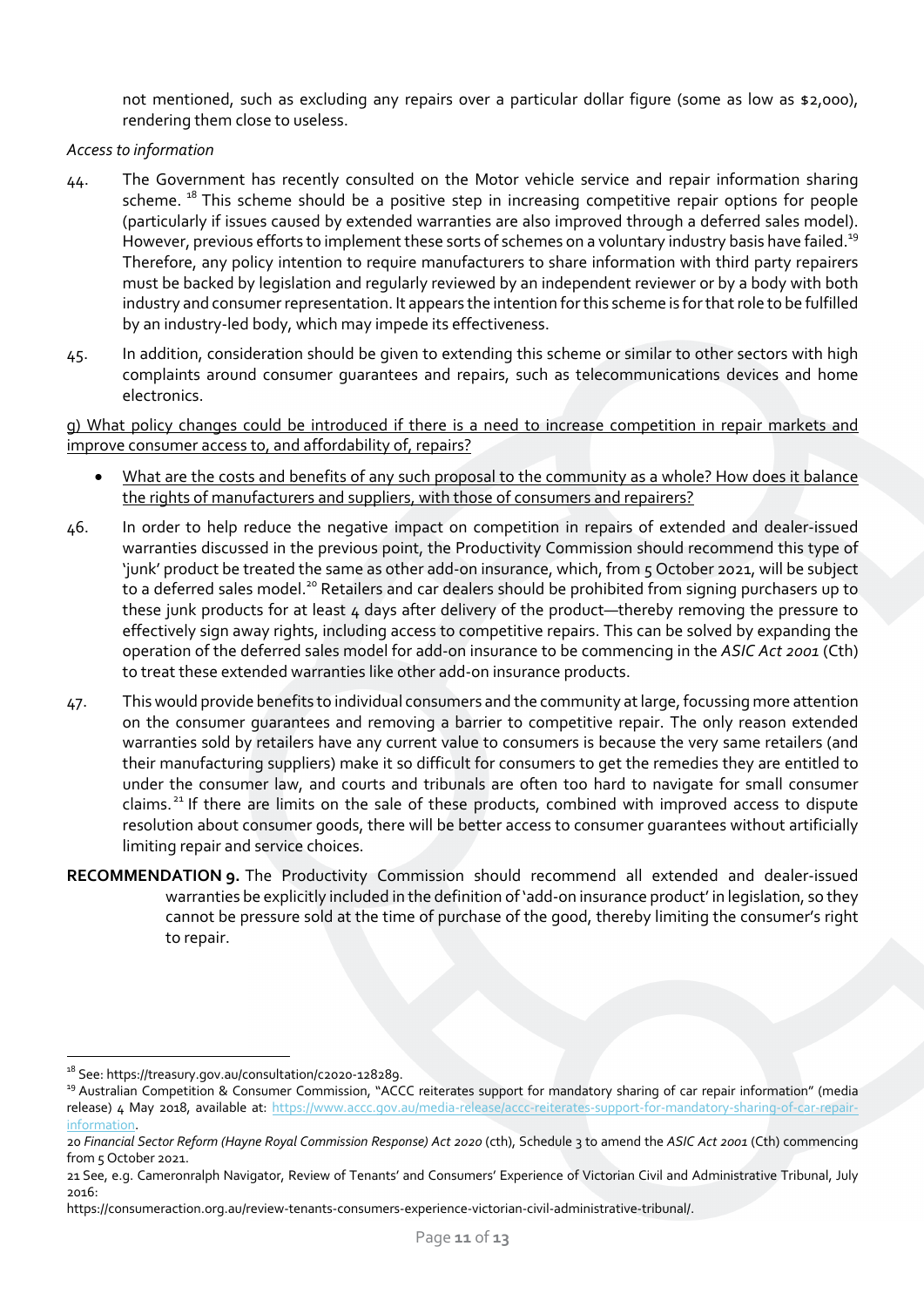### **Information request 5**

To what extent do current IP laws already facilitate repairs by consumers or independent third parties (e.g. the spare parts defence under the Design Act)?

48. While this is out of scope for Consumer Action, we note the relevance of the recently decided High Court case *Calidad Pty Ltd & Ors v Seiko Epson Corporation & Anor*. 22

### **Information request 6**

#### c) How does planned obsolescence affect repairers, consumers and the broader community in Australia?

49. Planned obsolescence reduces the number of older, and therefore, generally, lower cost goods in the market. Planned obsolescence can have a disproportionate negative impact on people experiencing financial disadvantage, who cannot afford to upgrade and should not need to when the product works or should work (in the case of damaging software updates) properly. We've seen during 2020 the essentiality of phones, mobile devices, and cars. When vulnerable consumers are effectively cut out of a market due to planned obsolescence and an inability to afford an upgrade, they can either try to live without an essential good or they can turn to loans for these essential items, which may cause a debt spiral and much further financial loss.

f) Do consumers have access to good information about durability and reparability when making purchases? If not, how could access to information be improved?

- 50. Retailers and car dealers have skewed public perceptions on product durability and reparability through their extensive use of extended warranties, which usually cover a product for an additional 1, 2, 3, 5 or (less frequently) 10 years. However, the expected durability and reparability of a good is more complex, based on a number of factors.
- 51. Improving access to remedies under the consumer guarantees would help to change the narrative on what consumers should and can expect from the goods they purchase—away from the bias of a manufacturer's time limits to what would be seen as reasonable under the law.

#### **Information request 8**

52. In the interest of not repeating our submission here, we note responses to the questions under Information request 8 are available in our responses to the preceding information requests and our summary of recommendations.

Please contact Policy Officer **Brigette Rose** at **Consumer Action Law Centre** if you have any questions about this submission.

Yours Sincerely,

## **CONSUMER ACTION LAW CENTRE**

**Gerard Brody |** CEO

<sup>22</sup> [2020] HCA 41, available at: https://www.hcourt.gov.au/cases/case\_s329-2019.